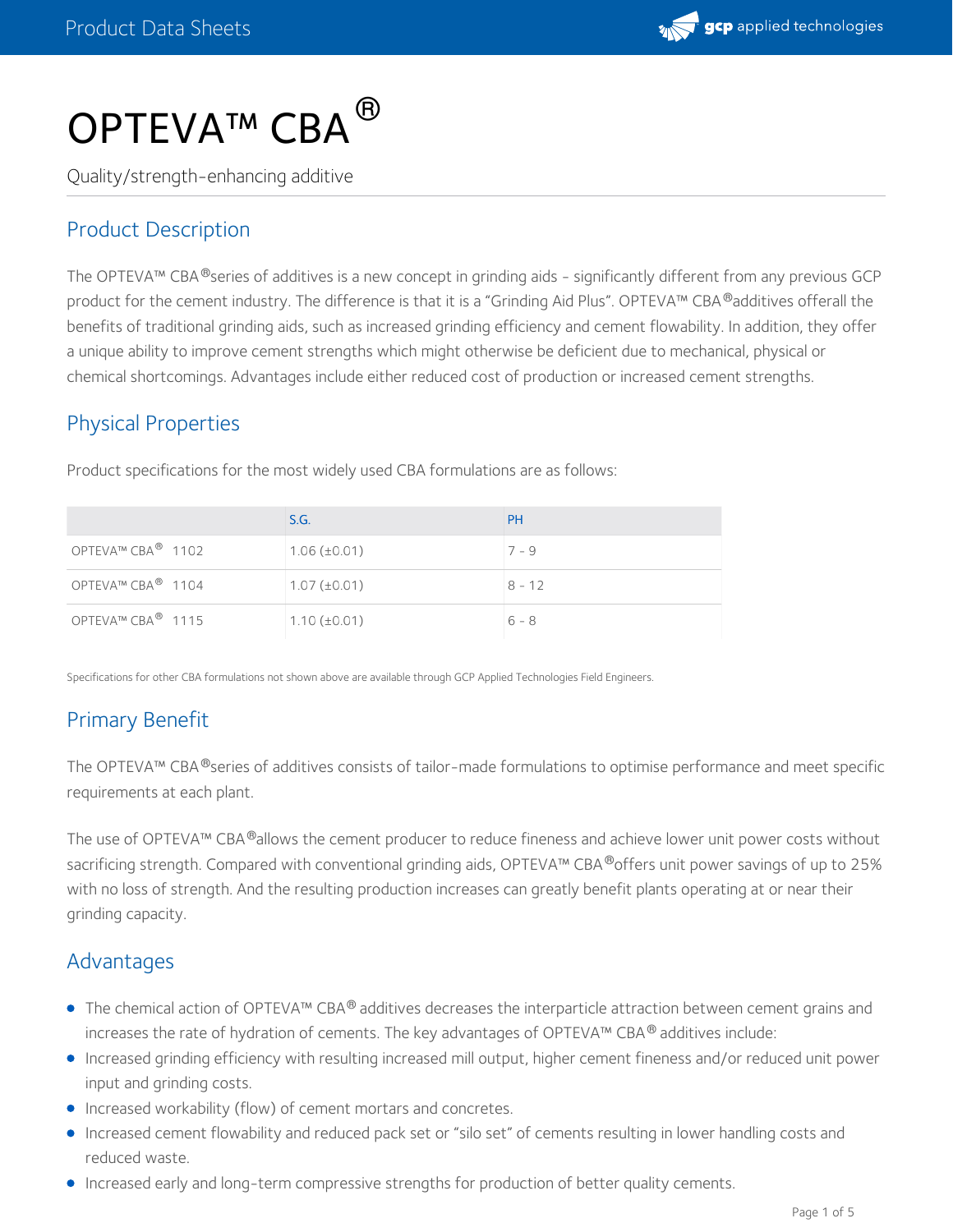

- Reduced cost of cement production through reduced unit grinding costs and through replacement of clinker with reactive additions such as pozzolans, blast furnace slag and fly ash or with fillers such as limestone.
- OPTEVA™ CBA $^\circledR$  additives are most effective in enhancing compressive strengths of blended cements using up to 40% limestone filler.
- When cement particle size is not reduced, the addition of OPTEVA™ CBA® improves both early and long-term strength and produces higher quality cement.
- **Strength increases ranging from 5% to 50% have been demonstrated during plant trials.**

## Applications

Laboratory mill evaluations of clinker and other additions are recommended to determine initial blend proportions, grinding efficiency, pack set index, mortar flow, compressive strengths of cements, etc. and to enable GCP to formulate the most effective OPTEVA™ CBA®product for each condition.

## **Compatibility**

OPTEVA™ CBA ®additives, and cements treated with OPTEVA™ CBA ®, are compatible in concrete with all commercial admixtures such as air entrainers, water reducers, retarders and superplasticisers. The performance of concrete admixtures and the physical properties of concretes are not adversely affected by the use of OPTEVA™ CBA®in cement production.

## Addition Rate

OPTEVA™ CBA ®addition rates of 0.02% to 0.06% by mass of cement are recommended.

| Objectives                      | A) Replacement of 10% Clinker by Limestone (Laboratory Test) |                               |                               |
|---------------------------------|--------------------------------------------------------------|-------------------------------|-------------------------------|
| Additive                        | <b>Blank</b>                                                 | OPTEVA™ CBA <sup>®</sup> 1104 | OPTEVA™ CBA <sup>®</sup> 1104 |
| Cement Composition:             |                                                              |                               |                               |
| Clinker                         | 65%                                                          | 60%                           | 55%                           |
| Gypsum                          | 5%                                                           | 5%                            | 5%                            |
| Limestone                       | 30%                                                          | 35%                           | 40%                           |
| OPTEVA™ CBA <sup>®</sup> Dosage | $\overline{\phantom{a}}$                                     | 0.06%                         | 0.06%                         |
| Mill Revolutions                | 2700                                                         | 2700                          | 2600                          |
| Mill Production (t/h)           | $\overline{\phantom{a}}$                                     | $\overline{\phantom{a}}$      | $\overline{\phantom{a}}$      |
| Power Input (kWh/t)             | $\overline{\phantom{a}}$                                     | $\overline{\phantom{0}}$      | $\overline{\phantom{a}}$      |
| Blaine $(cm^2/g)$               | 4070                                                         | 3950                          | 3980                          |
| Residues 40 µm                  | 24.5%                                                        | 14.1%                         | 14.7%                         |
| Flow (mm)                       | 111                                                          | 108                           | 105                           |

The optimum addition rate of OPTEVA™ CBA®should be determined in laboratory and cement mill tests.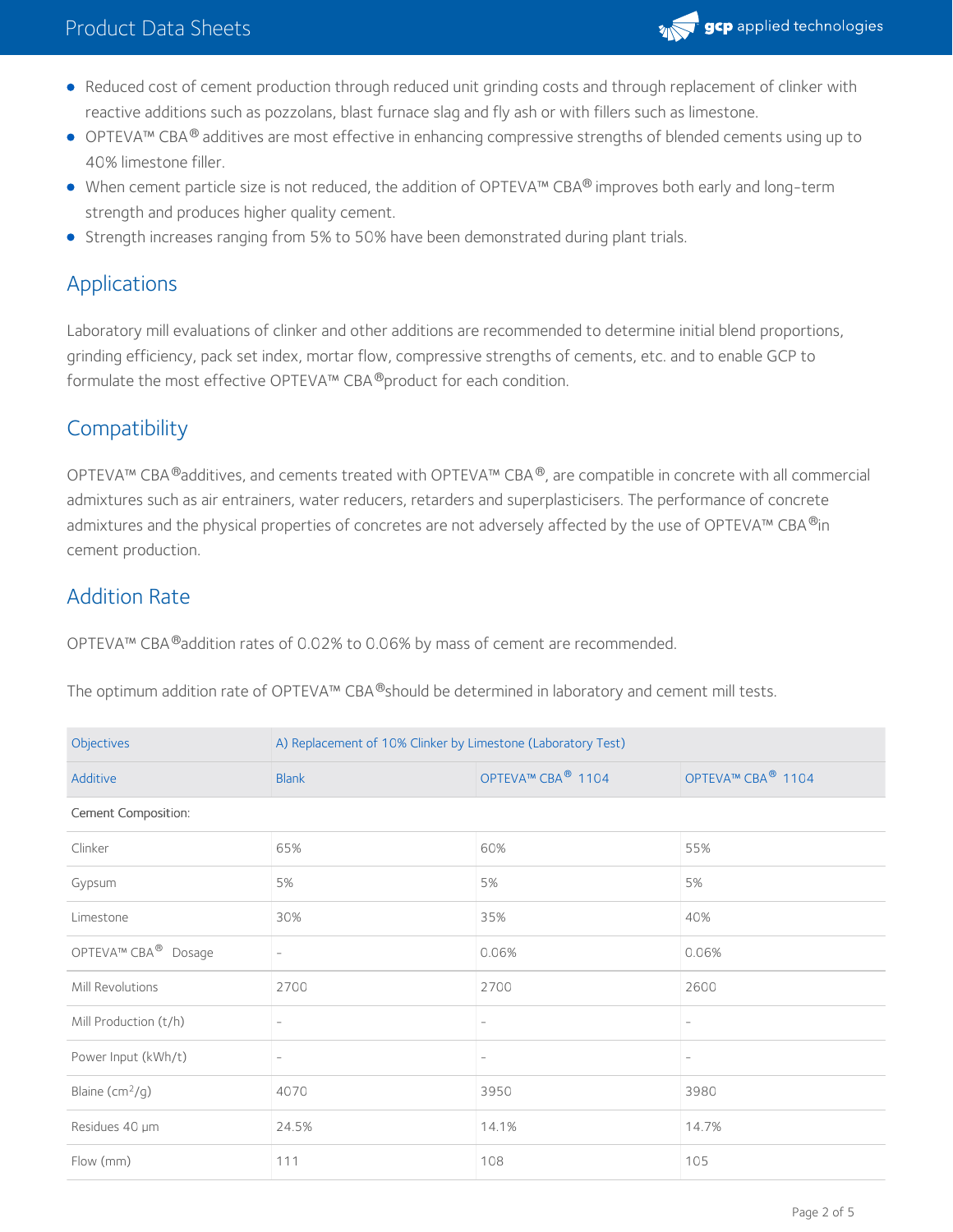

| Compressive Strength (MPa): |      |      |      |  |
|-----------------------------|------|------|------|--|
| 1 Day                       | 2.8  | 3.6  | 3.1  |  |
| 3 Day                       | 8.7  | 10.8 | 9.7  |  |
| 7 Day                       | 12.3 | 15.8 | 15.1 |  |
| 28 Day                      | 18.4 | 23.5 | 21.8 |  |

| Objectives                      | B) Increase Strengths at same Limestone Content (Plant Test) |                               |                               |  |
|---------------------------------|--------------------------------------------------------------|-------------------------------|-------------------------------|--|
| Additive                        | <b>Blank</b>                                                 | OPTEVA™ CBA <sup>®</sup> 1104 | OPTEVA™ CBA <sup>®</sup> 1104 |  |
| Cement Composition:             |                                                              |                               |                               |  |
| Clinker                         | 72%                                                          | 71%                           | 72%                           |  |
| Gypsum                          | 4%                                                           | 5%                            | 5%                            |  |
| Limestone                       | 24%                                                          | 24%                           | 23%                           |  |
| OPTEVA™ CBA <sup>®</sup> Dosage | $\overline{\phantom{0}}$                                     | 0.02%                         | 0.04%                         |  |
| Mill Revolutions                | $\bar{a}$                                                    | $\overline{\phantom{a}}$      | $\qquad \qquad -$             |  |
| Mill Production (t/h)           | 37.3                                                         | 36.0                          | 37.6                          |  |
| Power Input (kWh/t)             | 28.1                                                         | 28.8                          | 28.1                          |  |
| Blaine (cm <sup>2</sup> /g)     | 4380                                                         | 4410                          | 4160                          |  |
| Residues 40 µm                  | 27.0%                                                        | 17.5%                         | 12.8%                         |  |
| Flow (mm)                       | 114                                                          | 113                           | 112                           |  |
| Compressive Strength (MPa):     |                                                              |                               |                               |  |
| 1 Day                           | 5.6                                                          | 8.4                           | 10.5                          |  |
| 3 Day                           | 13.4                                                         | 18.8                          | 19.2                          |  |
| 7 Day                           | 18.1                                                         | 23.5                          | 24.0                          |  |
| 28 Day                          | 22.6                                                         | 27.4                          | 29.3                          |  |

## Typical Performance Data OPTEVA™ CBA ® 1115

| Objectives          | Compare the efficiency of OPTEVA™ CBA® against competitive product (Plant Test) |                               |             |                               |
|---------------------|---------------------------------------------------------------------------------|-------------------------------|-------------|-------------------------------|
| Additive            | Product xyz                                                                     | OPTEVA™ CBA <sup>®</sup> 1115 | Product xyz | OPTEVA™ CBA <sup>®</sup> 1115 |
| Cement Composition: |                                                                                 |                               |             |                               |
| Clinker             | 86%                                                                             | 86%                           | 86%         | 86%                           |
| Gypsum              | 5%                                                                              | 5%                            | 5%          | 5%                            |
| Limestone           | 9%                                                                              | 9%                            | 9%          | 9%                            |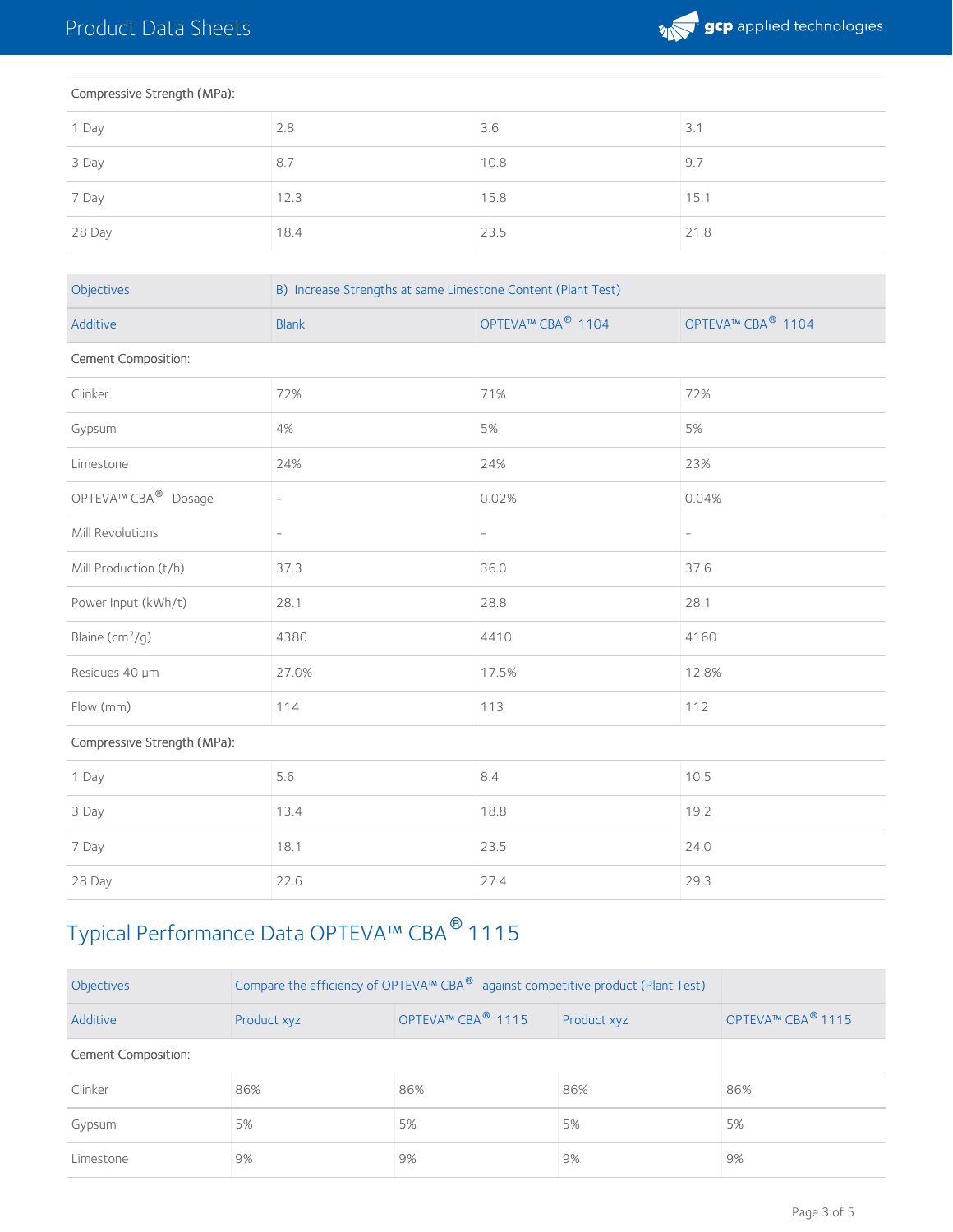## Product Data Sheets



| Additive Dosage                   | 0.20%                    | 0.04%               | 0.18%          | 0.04%                    |
|-----------------------------------|--------------------------|---------------------|----------------|--------------------------|
| Cement Mill #                     | $\mathfrak{Z}$           | 3                   | $\overline{4}$ | $\overline{4}$           |
| Mill Production (t/h)             | 13.1                     | 17.2                | 21.2           | 28.8                     |
| Power Input (kWh/t)               | 62.8                     | 47.7                | 38.7           | 28.5                     |
| Blaine (cm <sup>2</sup> /g)       | 4200                     | 3950                | 3530           | 3160                     |
| Residues 40 µm                    | $7.0\,$                  | 3.4                 | 15.3           | 12.0                     |
| Mortar                            |                          |                     |                |                          |
| Compressive Strength (MPa):       |                          |                     |                |                          |
| 1 Day                             | 18.3                     | 18.1                | 12.5           | 11.5                     |
| 3 Day                             | 31.2                     | 33.1                | 26.9           | 28.2                     |
| 7 Day                             | 38.8                     | 44.6                | 34.1           | 38.2                     |
| 28 Day                            | 49.1                     | 57.4                | 45.8           | 51.7                     |
| Concrete                          |                          |                     |                |                          |
| W/C                               | 0.60                     | 0.56                | 0.62           | 0.59                     |
| Slump (cm)                        | 16                       | 16                  | 17             | 17                       |
| Compressive Strength<br>$(MPa)$ : |                          |                     |                |                          |
| 1 Day                             | 9.9                      | 10.2                | 8.4            | 8.2                      |
| 3 Day                             | $\overline{\phantom{a}}$ | $\bar{\phantom{a}}$ | $\bar{a}$      | $\overline{\phantom{a}}$ |
| 7 Day                             | 26.2                     | 29.4                | 22.0           | 25.7                     |
| 28 Day                            | 32.9                     | 39.1                | 29.0           | 32.3                     |

## **Handling**

OPTEVA™ CBA $^{\circledR}$ additives are sprayed into the mill's first compartment or added onto the clinker conveyor belt. Suitable dispensing pumps with adjustable flow rates should be used for accurate dosing and for optimum performance.

## Dosing Equipment

GCP grinding aids should be accurately proportioned through a calibrated dosing system, suitable for the cement mill and output required.

GCP can advise on all types of equipment suitable for installation, including manual, semiautomatic, automatic and computerised systems.